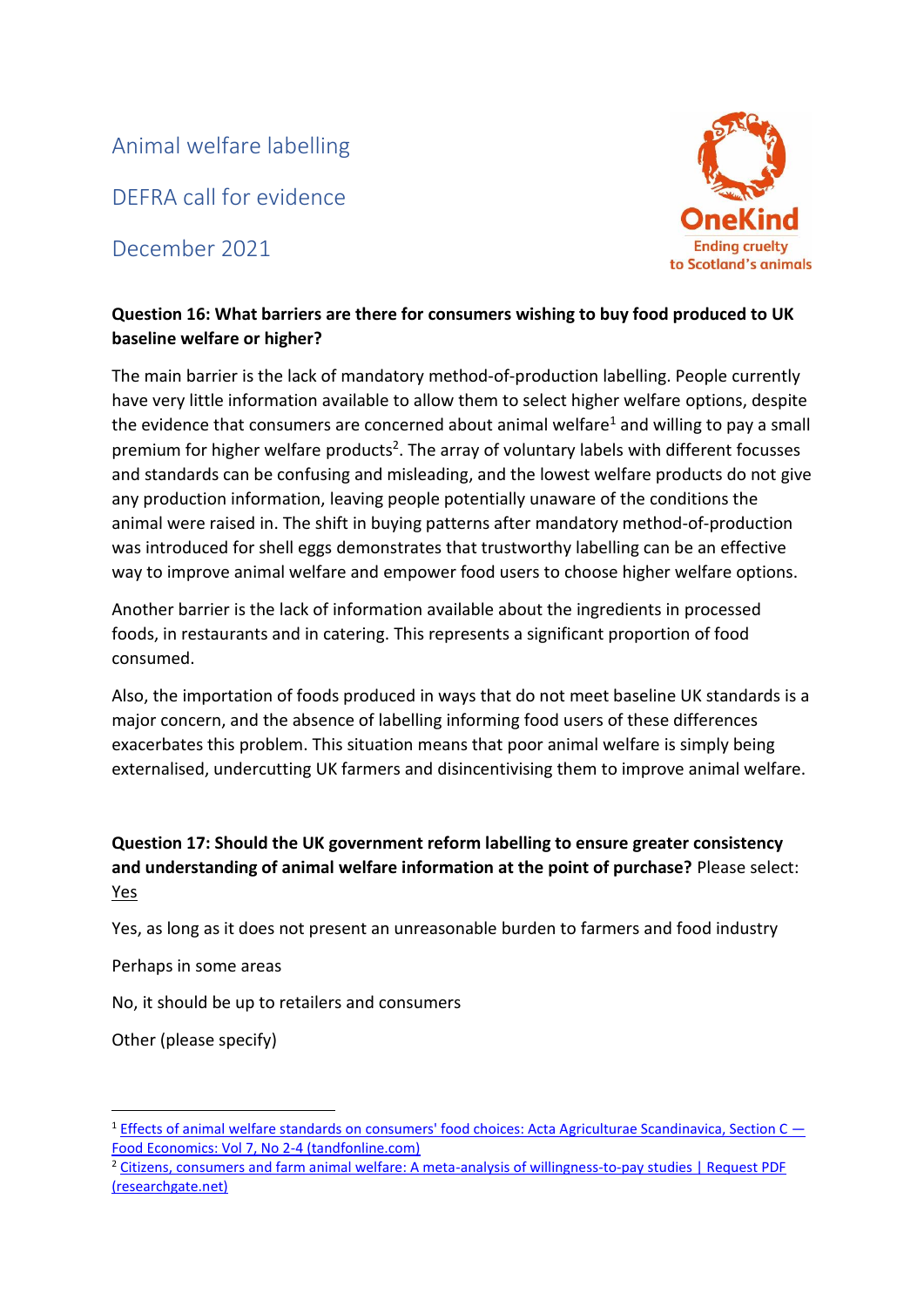### **Why?**

People have a right to make informed choices about the food they eat. Food user demand is being impeded by lack of clear information at point of sale as to how meat, fish and dairy have been produced.

The movement towards higher-value, higher-welfare production can be accelerated by allowing people an informed choice: as people opt for these products, the market will inevitably follow. Farmers will be much more willing to move to improved practices if they can be confident that their higher-quality products will be clearly labelled as such. Currently, the confusing range of labels can represent genuinely higher welfare or can be misleading marketing, and producers with lower welfare practices are not required to provide any method of production information.

The Commons EFRA Committee has twice in 2018 recommended "that the Government [should] introduce mandatory method of production labelling".<sup>3</sup>,<sup>4</sup>

Mandatory enhanced method of production labelling covering the whole lifetime of the animal (including slaughter and transport) should be introduced. This should also cover fish, for whom there are many welfare concerns and less protections than terrestrial animals. There is evidence that people are concerned about the welfare of farmed fish and willing to pay substantially more for fish raised in higher welfare systems<sup>5</sup>.

Labelling should apply to both raw and processed food and similar information provision in restaurants and catering should be required. Labelling should also be applied to imports.

A labelling scheme must have adequate enforcement mechanisms and transparency. There should be independent assessment requiring verifiable benchmarking against key input measures.

We would also like to note that the introduction of enhanced method of production labelling, while important, should be in addition to, not instead of, continued and significant improvements to baseline animal welfare standards in the UK.

## **Question 21: Should the UK government update the welfare standards set out in the existing marketing standards for unprocessed poultrymeat and shell eggs? If so, how?**

Currently there are not standard, understandable terms for birds raised according to baseline standards, such as 'intensive indoors'. Standardised terminology accurately describing all existing 'production systems', for all species, should be introduced. Additional levels, for both eggs and poultry-meat, could be added, to better represent the range of systems currently falling under the 'free-range' heading, for example.

<sup>&</sup>lt;sup>3</sup> House of Commons Environment, Food and Rural Affairs Committee, February 2018. Brexit: trade in food, paragraph 133 <sup>4</sup> House of Commons Environment, Food and Rural Affairs Committee, February 2018. The future of food, farming and the environment, paragraph 106 and recommendation 16

<sup>5</sup> The Impact [of Animal Welfare and Environmental Information on the Choice of Organic Fish: An Empirical](https://www.journals.uchicago.edu/doi/10.1086/705235#_i12)  [Investigation of German Trout Consumers | Marine Resource Economics: Vol 34, No 3 \(uchicago.edu\)](https://www.journals.uchicago.edu/doi/10.1086/705235#_i12)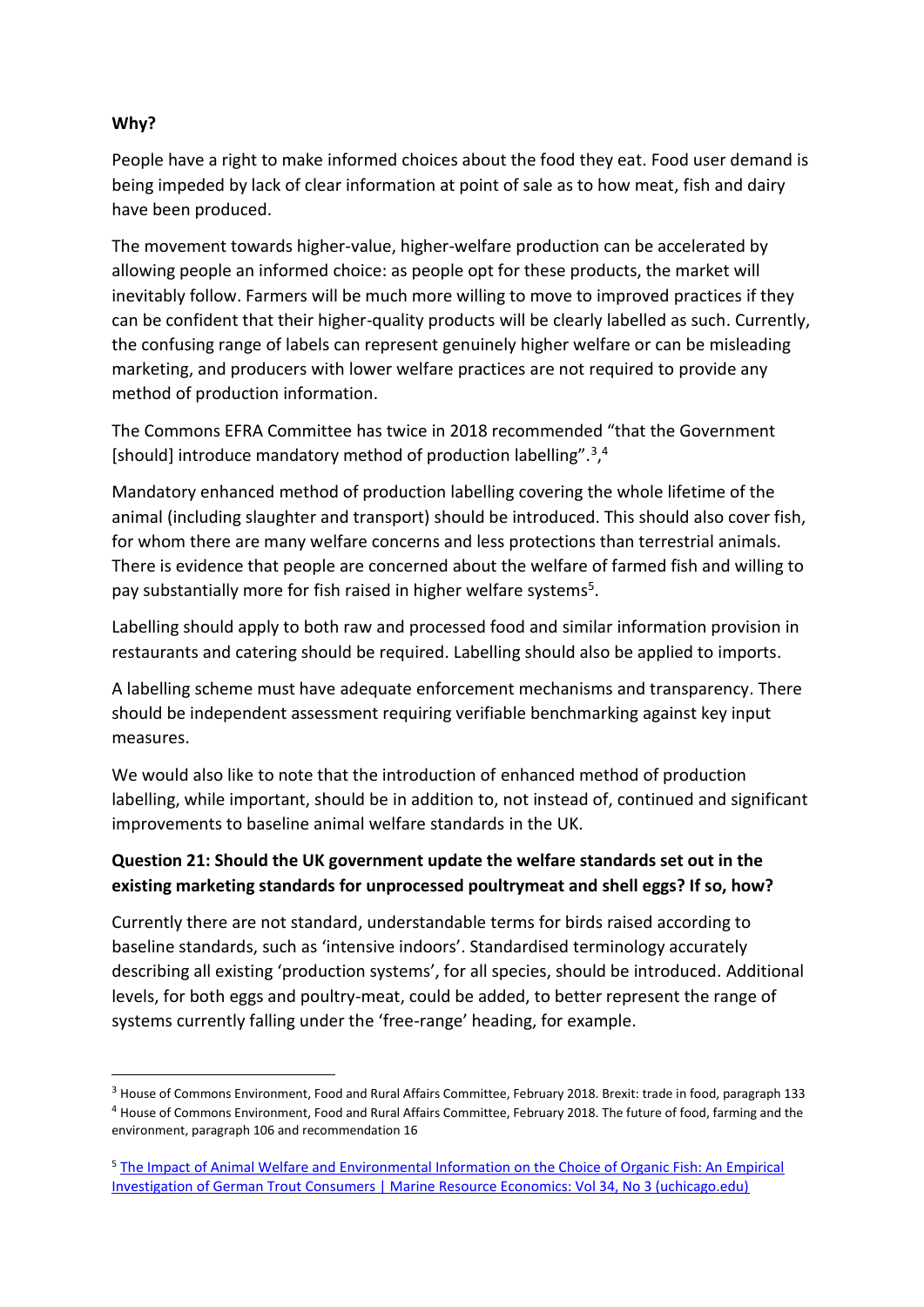**Question 22: Do you think that products containing meat should be labelled to indicate the method of slaughter to consumers?** Please select:

### Yes, as a mandatory label

Yes, through voluntary labelling, with terminology defined in law

Perhaps, but this should be at discretion of the business

No

### **Why?**

There are significant welfare concerns associated with non-stun slaughter and currently no way for food users to address this, as the method of slaughter information is not available to allow them to make choices reflecting their concerns.

**If the UK government introduced mandatory or voluntary method of slaughter labelling regulations, should this be:**

As part of a wider set of animal welfare standards where the label indicates the welfare of the whole life of the animal

As a standalone label relating only to the method of slaughter

#### **Why?**

This should be as a wider set of animal welfare and method of production standards that indicates the whole life of the animal, and it should be mandatory. Method of slaughter alone is insufficient, as it does not accurately represent standards of welfare throughout the animal's full life cycle.

**Question 24: Which type of labelling could be most effective at**: a. Supporting farmers meeting or exceeding baseline UK welfare regulations by ensuring they are rewarded by the market? b. Improving animal welfare by unlocking untapped market demand for higher welfare products? c. Ensuring UK baseline and higher welfare products are accessible, available, and affordable so that it is easy for consumers to choose food products that align with their values? Please select:

#### Mandatory

Voluntary, but defined in law

Industry-led

### **Why?**

Farmers will be much more willing to move to improved practices if they can be confident that their higher-quality products will be clearly labelled as such, thus attracting conscious consumers and explaining price differences. Currently, the confusing range of labels can represent genuinely higher welfare or can be misleading marketing, and many of the current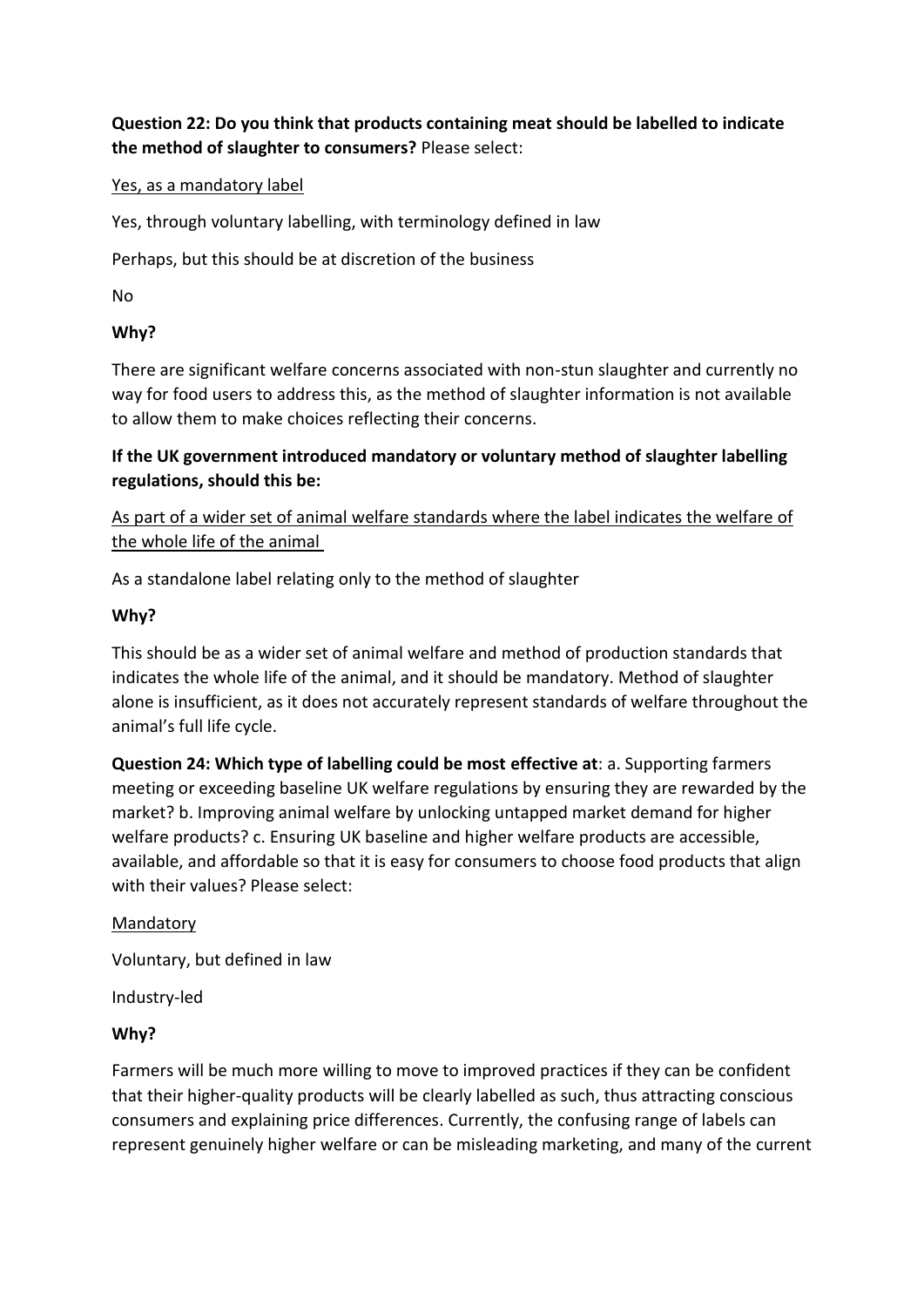voluntary labelling schemes have standards barely higher than baseline. Producers with lower welfare systems are not required to provide any method of production information.

**Question 25: To what extent do you support the principle of mandatory labelling to identify when imported meat, eggs and milk do not meet baseline UK welfare regulations?** Please select:

Strongly support Partially support Neutral Partially oppose Strongly oppose **Why?**

UK baseline standards should be applied to all imports. However, as that is not currently the case, it is imperative that food users can easily tell those foods which come from systems that do not meet baseline UK standards and avoid them if they choose.

### **Question 29: Which of the following label formats do you think is most effective?**

1. Labels indicating tiers only (Beter Leven)?

2. Labels indicating both tiers and descriptions of the method of production (Etiquette Bien-Être Animal, Haltungsform, CIWF Italia/Legambiente labelling proposal)?

3. Labels describing the method of production only?

4. Labels with only a certification logo (American Humane Certified)?

## **Question 30: For those labels with tiering, which of the following do you think is most effective?**

1. Etiquette Bien-Être (graded colours, grade A-E, comparative descriptions – for example 'good', 'quite good', 'standard')

2. Beter Leven (3-stars)

3. Haltungsform, CIWF Italia/Legambiente labelling proposal (numbers with different colours)

### **Question 31: For those labels with descriptions of the method of production, which of the following do you think are most effective?**

1. Labels with both a written and pictorial description (Etiquette Bien-Être, CIWF Italia/Legambiente proposal)?

2. Labels with only a written description only (Haltungsform)?